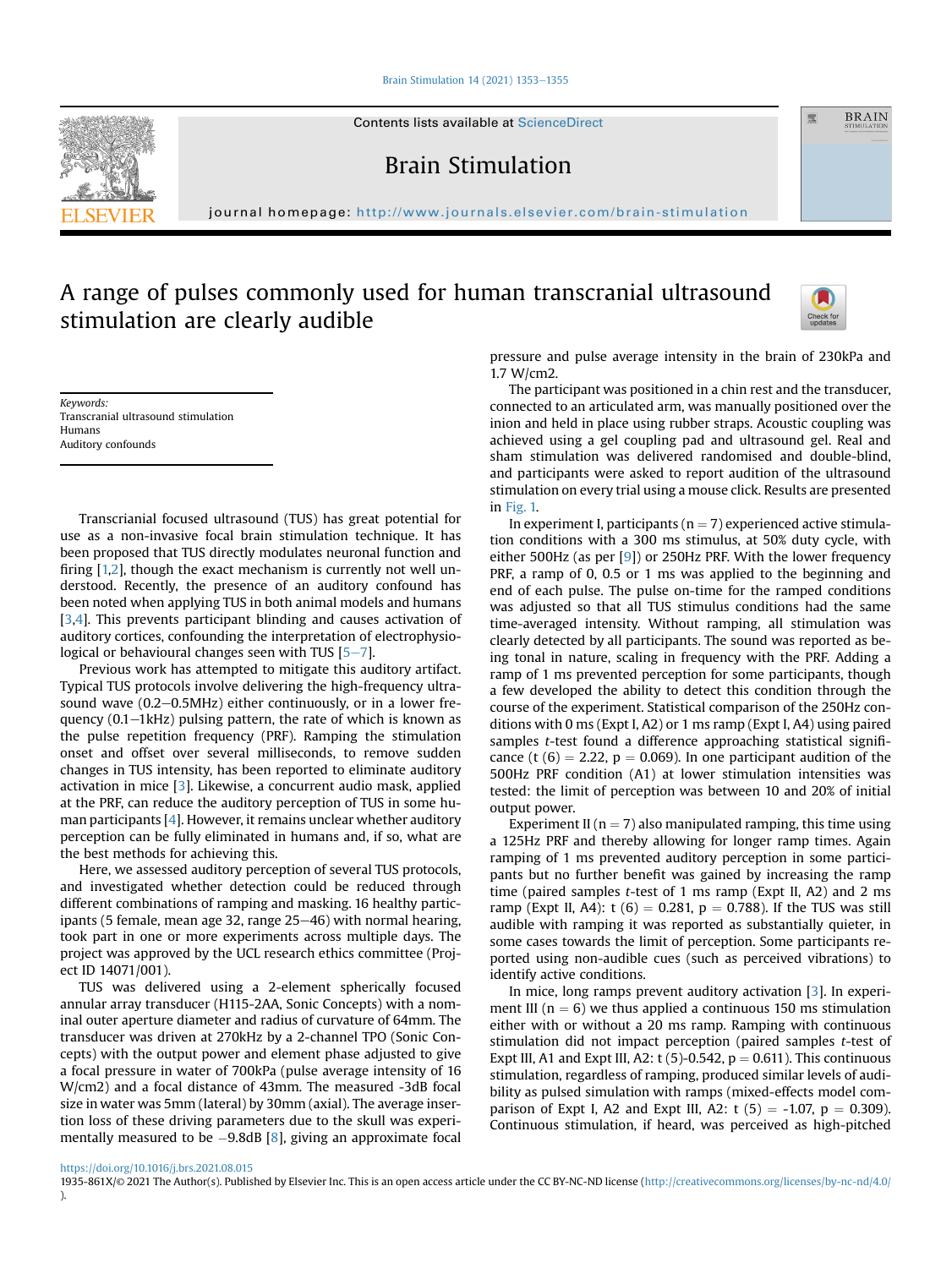<span id="page-1-0"></span>

Fig. 1. Percentage of trials reported as being heard by participants across all experiments. Points colour coded by participant identity. (For interpretation of the references to colour in this figure legend, the reader is referred to the Web version of this article.)

pops or clicks. One participant reported this as very unpleasant. In another participant the limit of perception of the 20 ms ramped condition (A2) was between 5 and 10% of initial output power.

In the final experiment IV ( $n = 6$ ), both active and sham pulses were masked using an intermittent 1 second square wave matching the PRF, synchronised to start approximately 100 ms before the onset of the TUS stimulation. The mask was played over headphones at a fixed level, near the upper limit of tolerability. Masking alone did impact TUS audibility (mixed-effects model comparison of Expt I, A2 and Expt IV, A1: t  $(5) = -3.36$ , p = 0.006), but did not reduce perception over-and-above ramping (paired-samples *t*-test Expt IV, A2 and Expt IV, A3:  $t(5) = -0.197$ ,  $p = 0.848$ ). Many participants reported that the 'sound' of the TUS could be distinguished from the headphone mask due to differences in localisation.

These results show that, without mitigation measures, nonramped pulse configurations that are commonly used for human TUS experiments (e.g [[9\]](#page-2-6)) are likely audible for almost all participants. Here we found that ramping and masking TUS stimulation prevented perception in some participants, but these effects were not additive. Appropriate ramping reduced the unpleasantness and intrusiveness of the TUS 'sound', "turning it from a jackhammer to birdsong" in the words of one participant. Reducing intensity is

likely an alternative method for preventing perception, but so far limited studies have found neuronal effects in this power range [[10\]](#page-2-7). While this is by no means an exhaustive study of all TUS parameters, these results should motivate researchers to assess audibility of their own protocols, take measures to improve blinding and control experimentally for auditory confounds, guaranteeing that any measured brain or behavioural effects are due to direct neural modulation by TUS.

# Funding

This work was supported by the Engineering and Physical Sciences Research Council UK (EP/P008860/1, EP/S026371/1, EP/ P008712/1). EM was supported in part by the Wellcome/EPSRC Centre for Interventional and Surgical Sciences (WEISS) (203145Z/ 16/Z). CJS holds a Sir Henry Dale Fellowship, funded by the Wellcome Trust and the Royal Society (102584/Z/13/Z). TN was supported by the NIHR Biomedical Research Centre, Oxford. AJ is funded by the Dunhill Medical Trust (RPGF1810\93). The authors would like to thank Kyle Morrison and Francisco Chavez from Sonic Concepts for technical modifications to the TPO that allowed ramping and sham conditions.